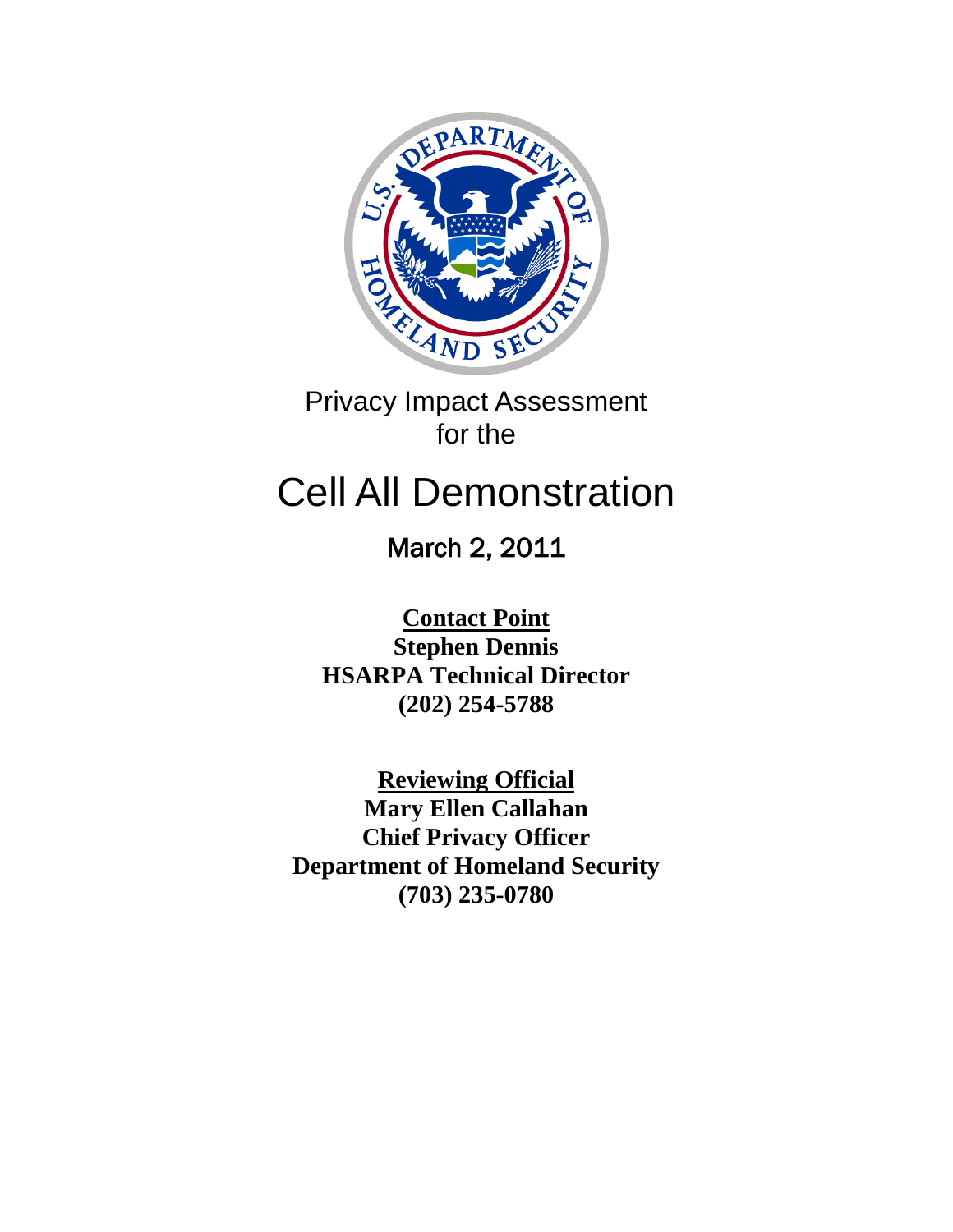

### **Abstract**

The Cell All project is a research, development, testing and evaluation effort funded by the Homeland Security Advanced Research Projects Agency (HSARPA) in the Department of Homeland Security Science and Technology Directorate (DHS S&T). Cell All is an environmental surveillance system that uses a typical cell phone as a platform for a sensor system to detect harmful chemical substances and transmit critical information, including location data, to first responder and other related monitoring agencies. With the sensors suite developed and fitted on a cell phone, S&T will conduct a demonstration of the prototype system using research-owned devices. While no personally identifiable information will be collected during the demonstration, S&T is conducting a PIA to address the privacy impact of the transmission of location data using the prototype.

## **Introduction**

S&T has awarded contracts to three research performers, the National Aeronautics and Space Administration (NASA), Qualcomm, and Synkera Technologies Inc., through HSARPA and the Small Business Innovation Research portfolio to provide funding for the research, development, testing and evaluation (RDT&E) of the Cell All system and network. Conceptually, the Cell All system is a personal environmental threat detector system, consisting of multiple sensors which are miniaturized into a device and applied on an individual's cell phone. Cell All uses an individual's cell phone as its platform for sensors to detect harmful substances in support of first responder operations. The Cell All system will integrate sensors into cell phones to allow its users to continually test the surrounding environment for harmful substances and send alerts to a central monitoring agency (e.g., first responders) if it detects an exposure or abnormal quantities. Cell All also integrates the Global Positioning System (GPS) function found on typical cell phones.

It is envisioned that in the event Cell All detects the presence of an abnormal chemical substance or large quantities of a chemical substance (e.g., carbon monoxide, ethanol, chlorine, hydrogen cyanide, and toluene), the system will transmit the time and place (latitude and longitude coordinates) of the specific event to a monitoring agency through the Cell All network. Using this information, first responders will be able to analyze the situation and verify whether it is a real emergency or a false alarm, and respond accordingly, facilitating the appropriate resource and/or personnel distribution. For example, if first responders receive one alert of toluene (paint thinner) presence, and find that the individual is at a construction site, they may determine it is a false alarm or not an emergency situation. However, if they receive multiple detections of a poisonous gas in a public park, they may respond to it as a potential bioterrorist attack. Ideally, the system would alert first responders of the type of chemical emergency, the number of alerts or exposures, and the exact location of the incident, which would enable emergency operation centers to determine which area hospital would require the most staff and equipment and ensure that appropriate treatment is available.

The Cell All project is a multi-phased RDT&E project that began as a proof of concept (phase I). Phase I of the program consisted of the research and development of a suite of chemical sensors (e.g., carbon monoxide, ethanol, chlorine, and toluene). In phase I of the project, research performers also developed the GPS/location function to ensure accurate location information and chemical readings.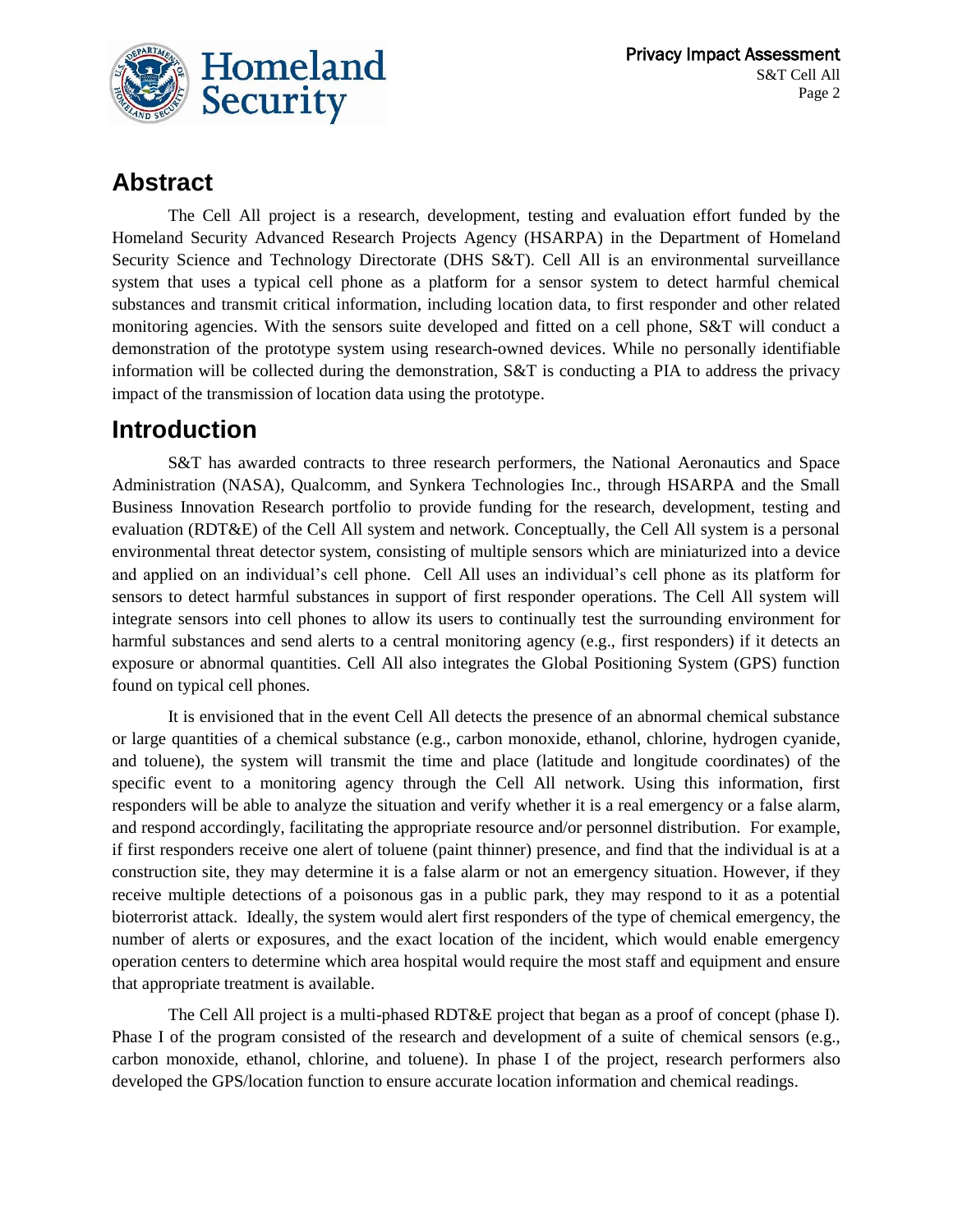

The Cell All program is now beginning phase II and will test and demonstrate the prototype system at the Los Angeles Fire Department test facilities. The test facilities provide a simulated test environment that is similar to real life settings (i.e., hotel rooms, buildings, etc.). Individuals from the first responder community, stakeholders, and S&T program managers are going to be present during the demonstration. All participation in the demonstration is voluntary. The cell phones' platform used in the prototype are DHS- or researcher-owned devices; no members of the public are impacted by this demonstration. The objectives of the demonstration are to: (1) determine the viability, accuracy, and effectiveness of the chemical sensors; (2) determine whether the GPS function can accurately track location information and correlate it with the sensor readings; and (in some cases) (3) examine how effectively the prototype transmits information to the test network.

The demonstration is comprised of various scenarios; all scenarios are conducted in a test setting, using a stand alone, test network that is not connected to any other systems. The scenarios conducted include:

- Testing of indoor release of gas, likely carbon monoxide, in a hotel-like room. Multiple  $\bullet$ devices are placed throughout the room to determine whether or not the sensor can detect the presence of the gas.
- Testing of indoor release or spill of a chemical in a simulated chemical facility. Multiple  $\bullet$ sensors are placed throughout a simulated chemical facility to determine whether or not the sensor can detect the chemical spill.
- Testing the release of gas in an indoor stadium (tentative).
- Testing the release of gas outdoors (tentative),  $\bullet$

During the demonstration, chemical readings captured from the simulated scenarios as well as location data are transmitted to the test network. The cell phone number is also transmitted; however this information is scrubbed by the cell phone provider (per agreements with  $S\&T$ ) and is not displayed in the final output. For demonstration purposes, information is not transmitted to first responders or other monitoring agencies. No personally identifiable information (PII) is used, captured, or transmitted during the demonstrations. Once the proof of concept and prototype system is validated, external vendors will be responsible for transitioning and marketing the system; DHS S&T is not responsible for deploying the system. Privacy protection associated with the operational use of the chemical and location data and network security and encryption techniques will be considered and implemented by the end users of the system. Decisions regarding the capture and transmission of additional information (e.g., phone numbers, names of cell phone owner) will also be decided by the end user community, with input from the first responder community, and public health organizations, among others. Once deployed, the end user community will be responsible for conducting periodic audits of the Cell All system. Of particular importance is the assurance that the sensors are only collecting the detection of an abnormal chemical substance and the user's location, and that such data is securely retained.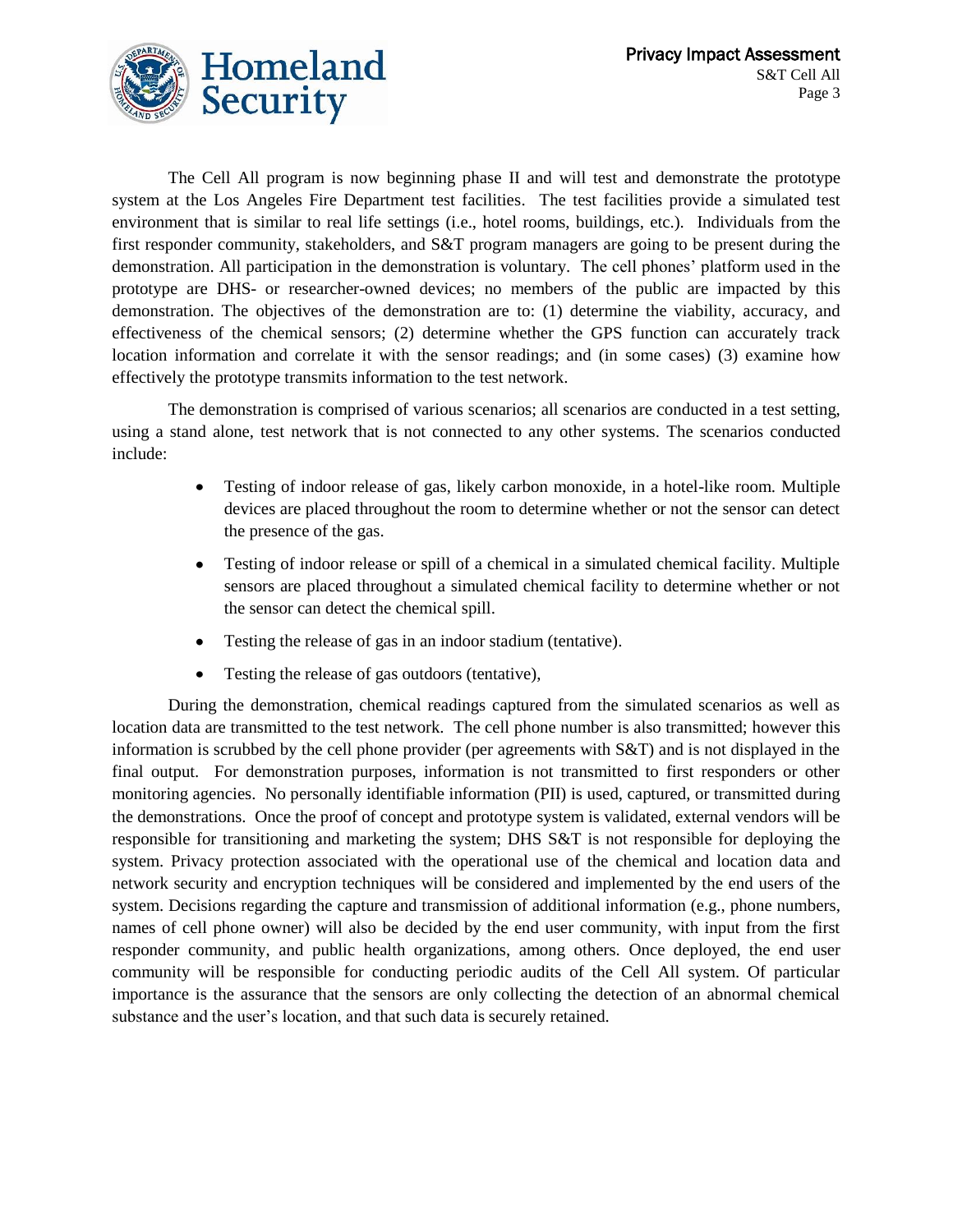

## **Fair Information Practice Principles (FIPPs)**

The Privacy Act of 1974 articulates concepts of how the federal government should treat individuals and their information and imposes duties upon federal agencies regarding the collection, use, dissemination, and maintenance of personally identifiable information. The Homeland Security Act of 2002 Section 222(2) states that the Chief Privacy Officer shall assure that information is handled in full compliance with the fair information practices as set out in the Privacy Act of 1974.

In response to this obligation, the DHS Privacy Office developed a set of Fair Information Practice Principles (FIPPs) from the underlying concepts of the Privacy Act to encompass the full breadth and diversity of the information and interactions of DHS. The FIPPs account for the nature and purpose of the information being collected in relation to DHS's mission to preserve, protect, and secure.

DHS conducts Privacy Impact Assessments (PIA) on both programs and information technology systems, pursuant to the E-Government Act of 2002 Section 208 and the Homeland Security Act of 2002 Section 222. This PIA is conducted as it relates to the DHS construct of the Fair Information Principles. This PIA examines the privacy impact of the Cell All Project Demonstration as it relates to the Fair Information Principles.

#### **1. Principle of Transparency**

*Principle: DHS should be transparent and provide notice to the individual regarding its collection, use, dissemination, and maintenance of PII. Technologies or systems using PII must be described in a SORN and PIA, as appropriate. There should be no system the existence of which is a secret.*

Cell All is designed as a user-based system. Once deployed, users voluntarily apply the Cell All system to a phone by signing up for the Cell All surveillance system. Information about the Cell All system is provided to the user prior to signing up for the service. By applying the Cell All system to the phone, the user understands that the sensors are working and that location data may be transmitted to a first responder monitoring agency in the event of a chemical detection. Furthermore, the user is notified by the system when his or her location data is released.

Individuals from the first responder community, stakeholders, and S&T program managers are going to be present during the demonstration. All participation in the demonstration is voluntary.

#### **2. Principle of Individual Participation**

*Principle: DHS should involve the individual in the process of using PII. DHS should, to the extent practical, seek individual consent for the collection, use, dissemination, and maintenance of PII and should provide mechanisms for appropriate access, correction, and redress regarding DHS's use of PII.*

The design of Cell All enables the user to control when to use the system. They are able to turn off the Cell All sensors at anytime, thus enabling them to control when data will be transmitted. Once deployed, users voluntarily sign up for the Cell All system. By applying the Cell All system to the phone, the user understands that system may transmit information to a first responder monitoring agency in the event of a chemical detection.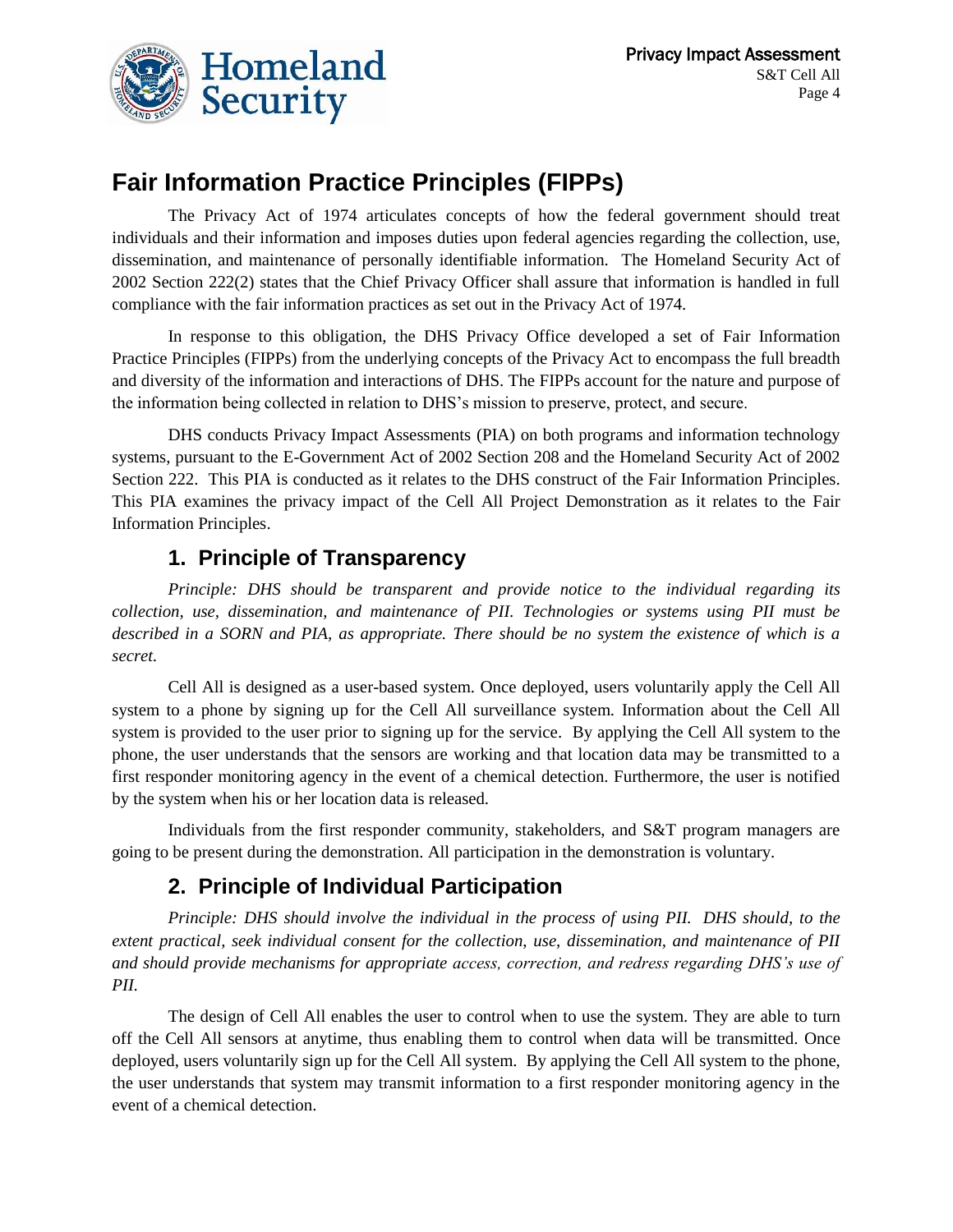

During the demonstration, individuals from the first responder community, stakeholders, and S&T program managers are going to be present during the demonstration; however, no PII is used, captured, or transmitted during the Cell All demonstration. All participation in the demonstration is voluntary. No members of the public are impacted by the demonstration.

#### **3. Principle of Purpose Specification**

*Principle: DHS should specifically articulate the authority which permits the collection of PII and specifically articulate the purpose or purposes for which the PII is intended to be used.*

Cell All's purpose is narrow; use a specific sensor to read the environment and determine whether any chemical hazards are present and notify a first responder of its presence and location. However, for the purpose of the demonstration, no data is transmitted to first responders. There is no other use for the sensors or the collection of location data.

During the demonstration, chemical readings from the simulated scenarios along with location data (longitudinal and latitudinal coordinates) are transmitted to a test server. The test server is a standalone system that is not connected with any DHS or first responder system. The data collected during the demonstration is only used for RDT&E purposes, to validate the proof of concept. The data is not used for any other reasons.

#### **4. Principle of Data Minimization**

*Principle: DHS should only collect PII that is directly relevant and necessary to accomplish the specified purpose(s) and only retain PII for as long as is necessary to fulfill the specified purpose(s). PII should be disposed of in accordance with DHS records disposition schedules as approved by the National Archives and Records Administration (NARA).*

Cell All limits the collection of data to only what is relevant and necessary for first responders. Chemical readings and location data are transmitted during the demonstration. The cell phone number is also transmitted; however, per agreement with S&T, the cell phone provider scrubs the phone number during transmission and it is not displayed in the final output. The chemical reading and location data are necessary to determine the effectiveness and utility of the Cell All prototype. No other information is collected or used during the demonstration.

Chemical and location data will be retained after the demonstration to support further research and development efforts; no PII will be retained.

#### **5. Principle of Use Limitation**

*Principle: DHS should use PII solely for the purpose(s) specified in the notice. Sharing PII outside the Department should be for a purpose compatible with the purpose for which the PII was collected.*

Cell All's sensors only collects information regarding a chemical substance detection and the cell phone's location; no other information should be shared.

The data captured during the demonstration is only used for RDT&E purposes. Additionally, no PII is captured, used, or transmitted during the demonstration.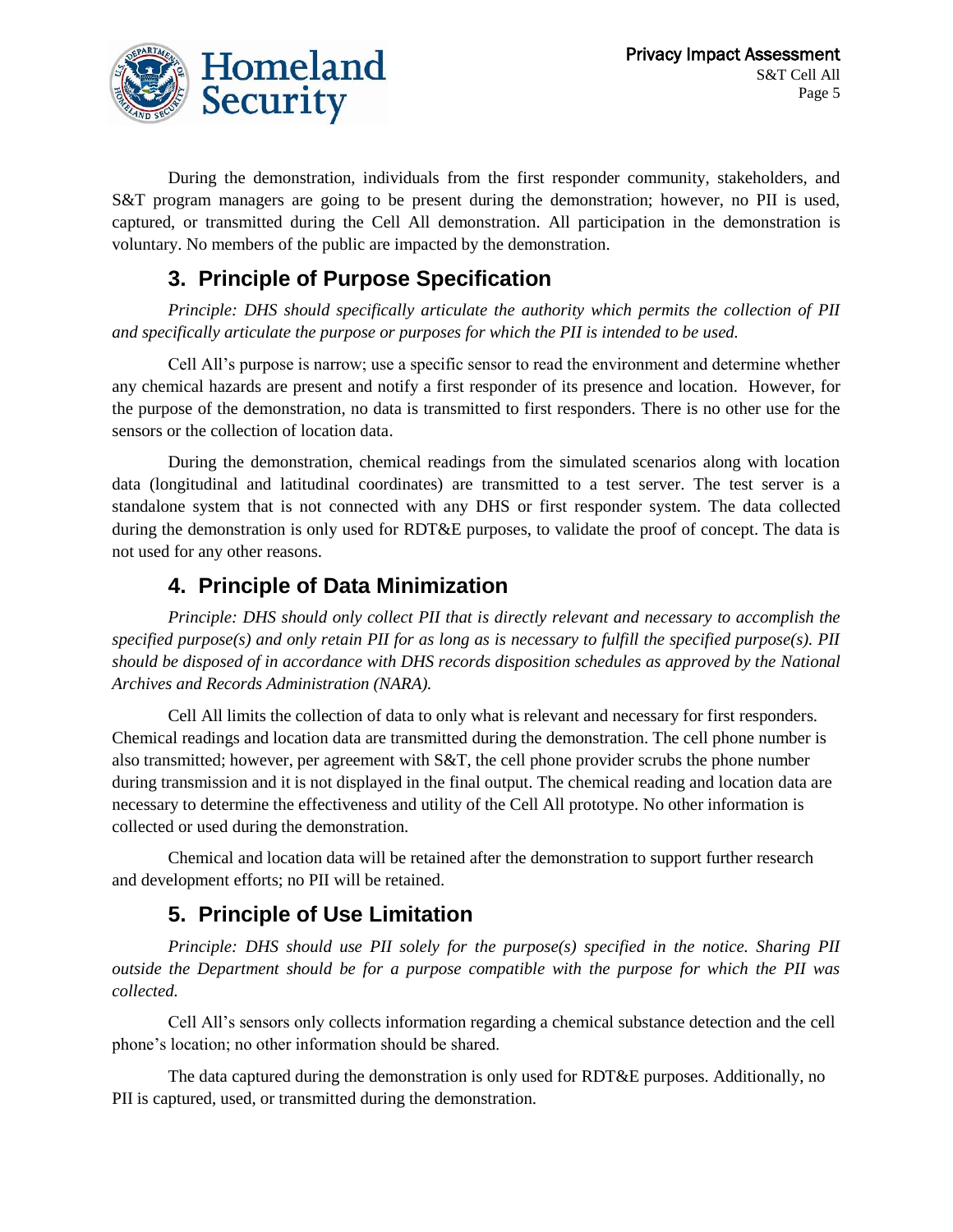

#### **6. Principle of Data Quality and Integrity**

*Principle: DHS should, to the extent practical, ensure that PII is accurate, relevant, timely, and complete, within the context of each use of the PII.*

The Cell All system is undergoing extensive testing to ensure the accuracy of the data transmitted.

The purpose of the demonstration is to validate the proof of concept and determine the effectiveness and utility of the Cell All prototype. Any chemical reading or location data, whether it is correct or incorrect is valuable to the evaluation, analysis, and improvement of the system. No PII is captured, used, or transmitted during the demonstration.

#### **7. Principle of Security**

*Principle: DHS should protect PII (in all forms) through appropriate security safeguards against risks such as loss, unauthorized access or use, destruction, modification, or unintended or inappropriate disclosure.*

Privacy protection associated with the operational use of the chemical and location data and network security and encryption techniques will be considered and implemented by the end users of the system.

During the demonstration, the Cell All prototype captures and transmits the chemical reading and location data. No PII is captured, used, or transmitted during the demonstration; therefore, no additional security safeguards are employed to secure the transmission of this data.

#### **8. Principle of Accountability and Auditing**

*Principle: DHS should be accountable for complying with these principles, providing training to all employees and contractors who use PII, and should audit the actual use of PII to demonstrate compliance with these principles and all applicable privacy protection requirements.*

All S&T program managers and contractors receive privacy awareness training on an annual basis. The performers do not handle any PII during the demonstration; therefore no privacy training is provided prior to the demonstration.

## **Conclusion**

Once the Cell All system is validated during the demonstration, external vendors will be responsible for transitioning and marketing the system for operational use. DHS S&T is not responsible for deploying the system. Privacy protection associated with the operational use of the chemical and location data and network security and encryption techniques were considered as part of the pilot. Decisions regarding the capture and transmission of additional information (e.g., phone numbers, names of cell phone owner) will also be decided by the end user community, with input from the first responder community, and public health organizations, among others.

The system has been designed to work so that information is not always required thus reducing the impact on privacy. As described above, per agreement with S&T, the cell phone provider scrubs the